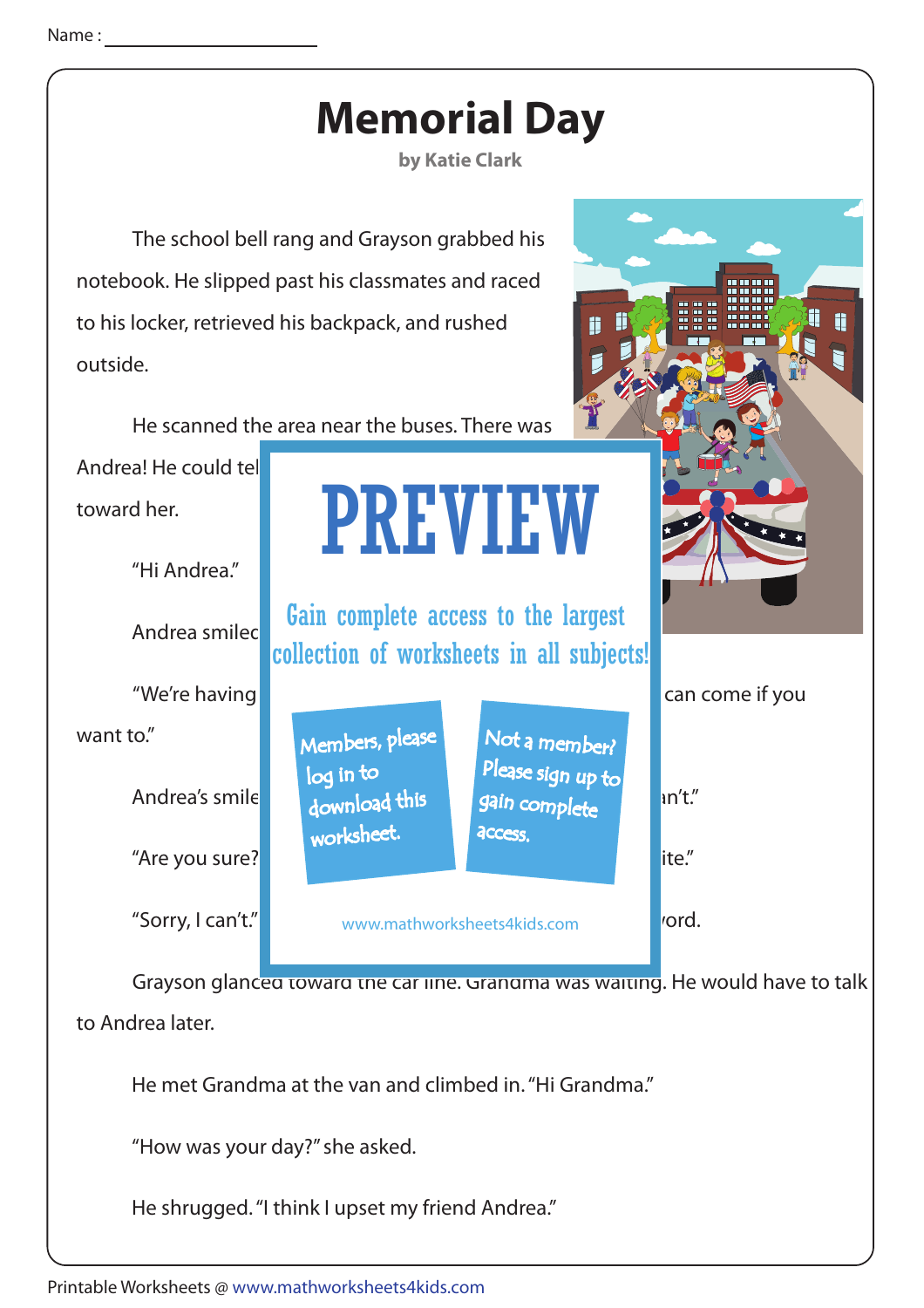Grandma started driving toward the community pool where she would leave him for swim lessons. "Do you want to tell me about it?" Grayson explained what had happened. Grandma nodded slowly. "Did Andrea mention her aunt?" Grayson hadn't known that that the Come of the Andrea didn't want to his picnic. "Andrea's aunt was a soldier. Did you know that?" Grayson shook his head. He hadn't known. Grayson brigh "Her aunt passed and away last year while serving in the army. Memorial Day is probably a hard day **for Andrea. The That's the day America** to honor the soldiers who have lost their lives in service to the country. In service to the countries in  $\blacksquare$ On Monday, he and his www.mathworksheets4kids.com **on the way to the parade.** American flags lined the streets and appearance in the streets and appearance started. Grandma drope collection of worksheets in all subjects! The talked to his mom and dad about what "We could go the Membership and the Membership of "That's a way to honor" the soldiers." PREVIEW Members, please download this worksheet. log in to Not a member? gain complete Please sign up to **access** Gain complete access to the largest

 Grayson waved to the people as they passed. Then he spotted familiar dark curls. It was Andrea! She was riding in one of the cars in the parade. He waved enthusiastically to catch her attention. When she saw him she smiled back.

 After the parade, Grayson found Andrea in the crowd. "I didn't know about your aunt," he said. "I'm sorry."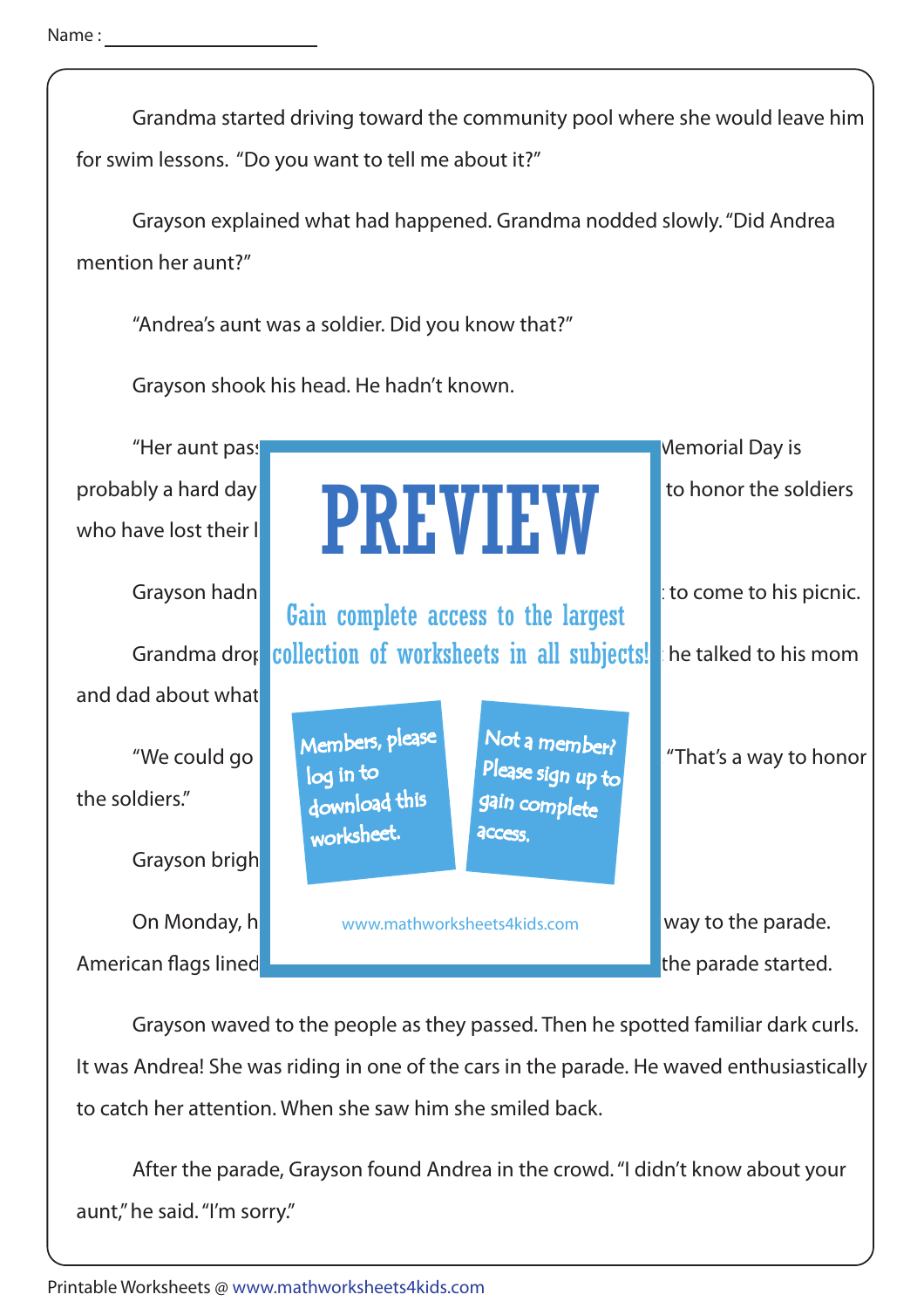"Thanks for saying that," she said. She looked over her shoulder. "My dad is over there. Do you think we could still come to your picnic?"

"Sure!" Grayson said.

 An hour later, Grayson and his family gathered in his backyard with Andrea and her dad. They swam and ate hotdogs in the warm evening air.

 It was the best Memorial Day Grayson had ever had. Now he understood it wasn't about picnics. It was about remembering the people who served the country. He would

never forget that again.

## PREVIEW

Gain complete access to the largest collection of worksheets in all subjects!

Members, please download this worksheet. log in to

Not a member? gain complete Please sign up to **access** 

www.mathworksheets4kids.com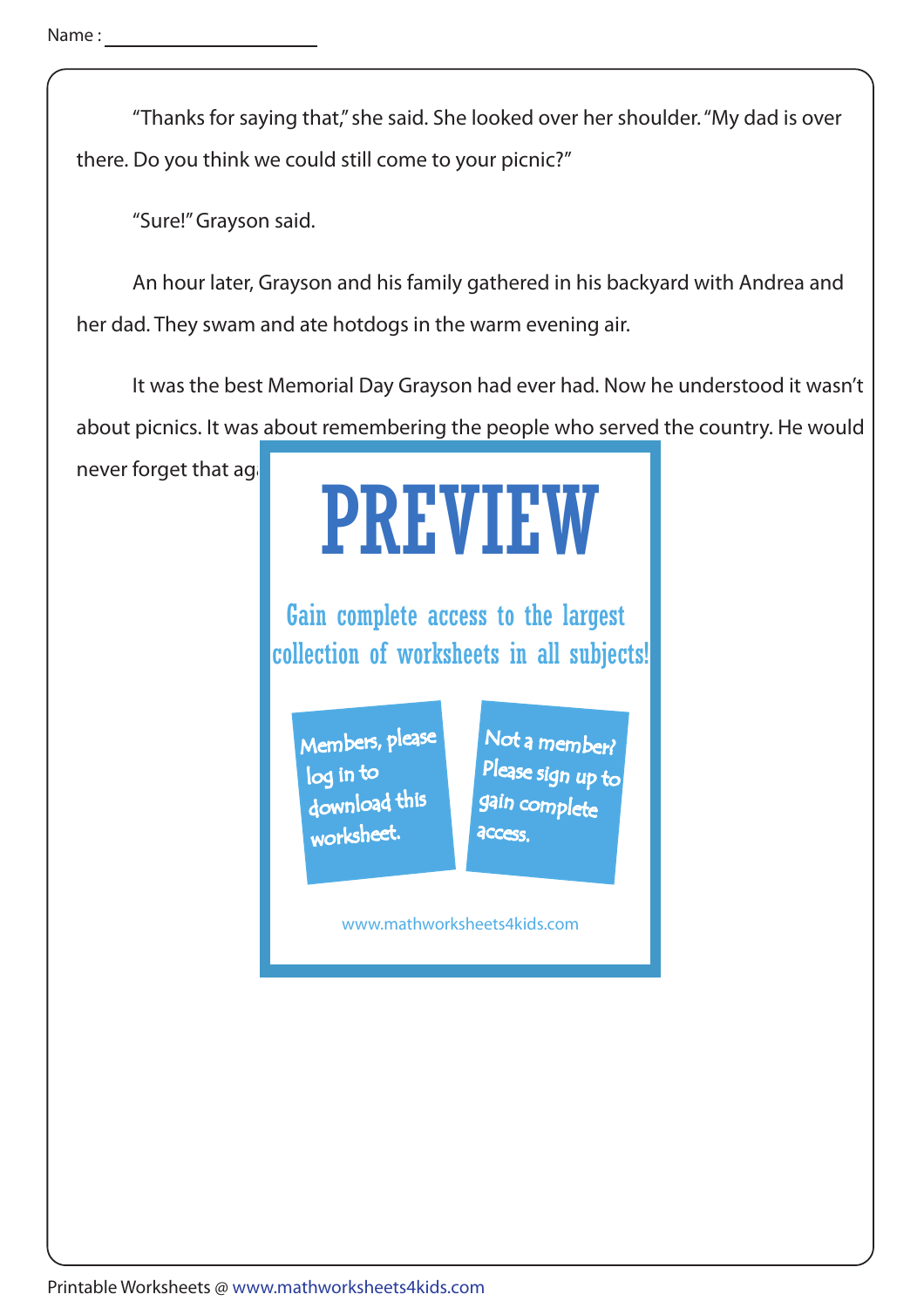

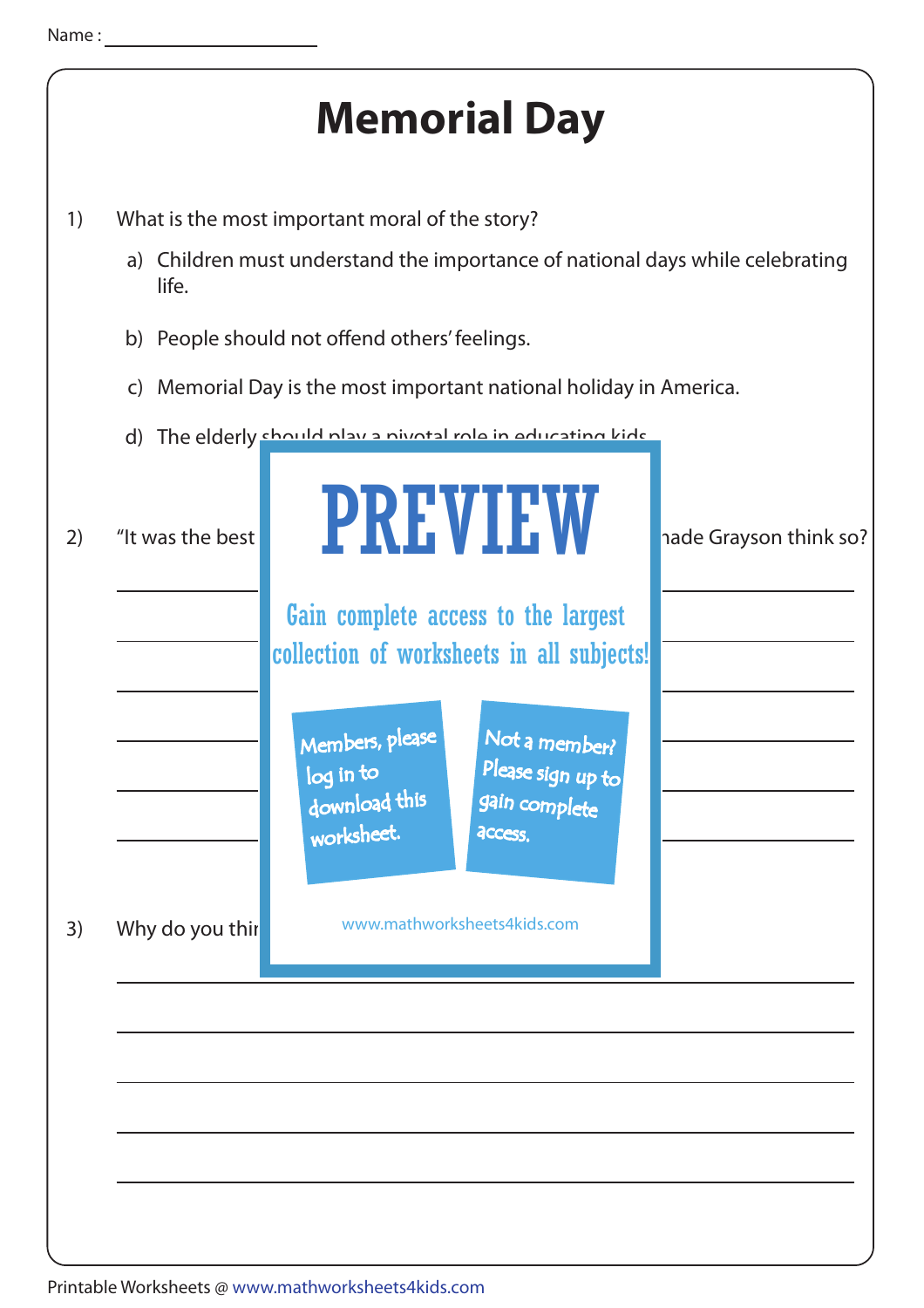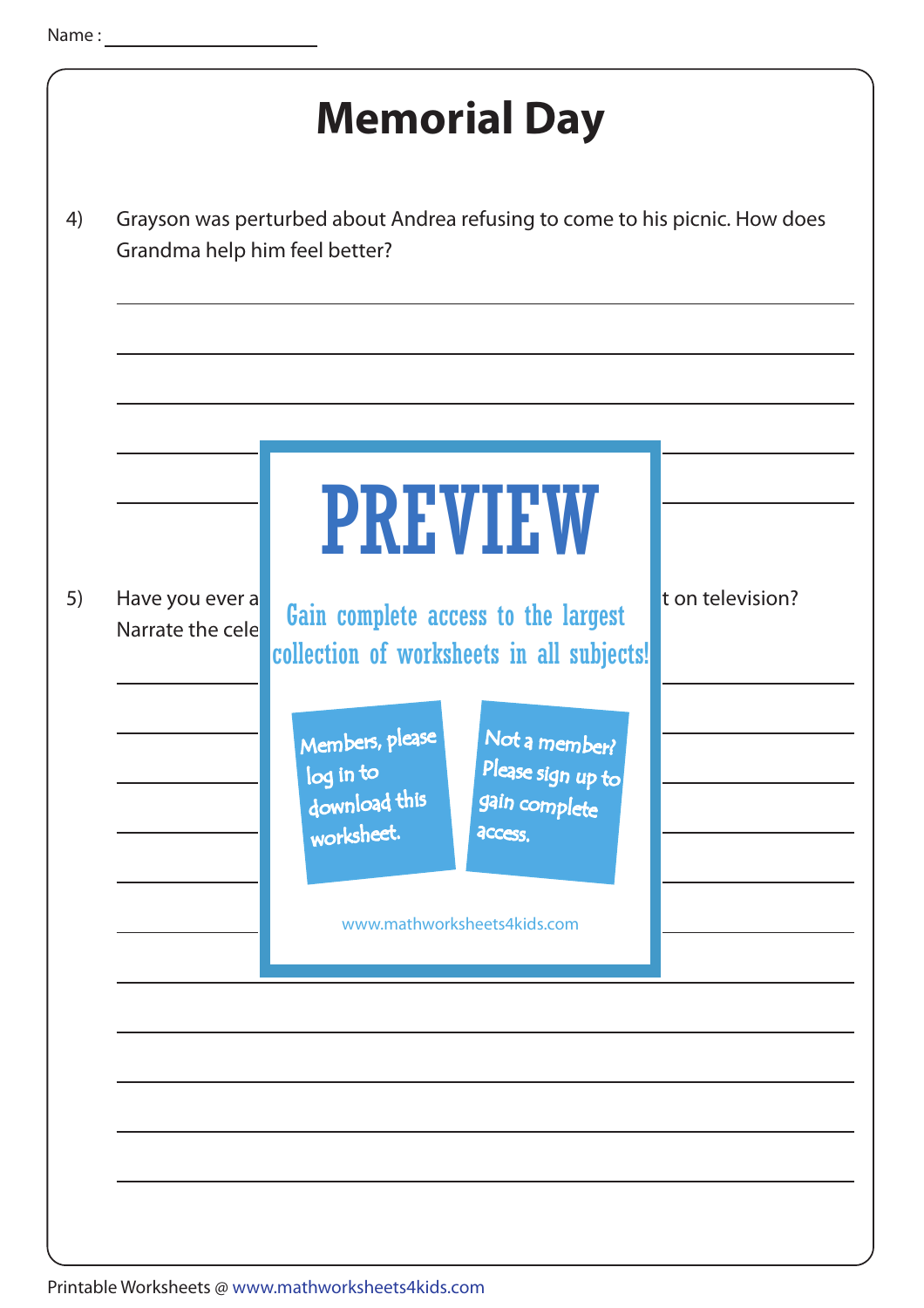



- 1) What is the most important moral of the story?
	- a) Children must understand the importance of national days while celebrating life.
	- b) People should not offend others' feelings.
	- c) Memorial Day is the most important national holiday in America.
	- d) The elderly should play a pivotal role in educating kids.